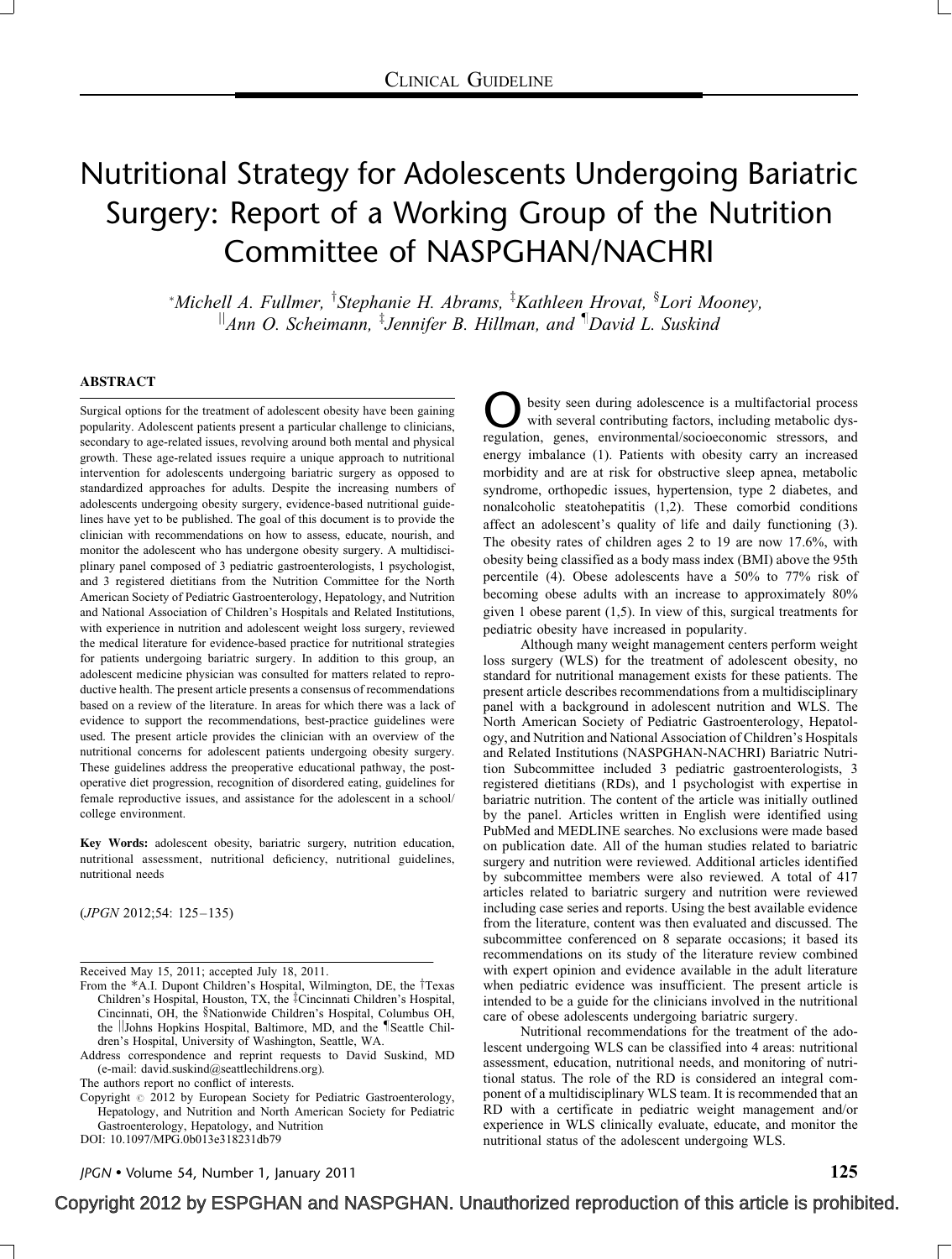### PREOPERATIVE NUTRITIONAL ASSESSMENT

Before any WLS procedure, all adolescents should undergo an appropriate nutritional evaluation, including selective micronutrient measurements to identify nutritional and educational needs. Nutrition and meal planning guidance should be provided to the patient and family before WLS and during the postoperative hospital course and reinforced during future outpatient visits. In comparison with purely restrictive procedures, more extensive preoperative nutritional evaluations are required for malabsorptive procedures. A clinical session should be arranged with an RD who is a member of the WLS team. Before surgery some candidates may already have micronutrient deficits due to nutrient-poor food choices, lack of dairy, and low fruit and vegetable and/or whole grain intake. Listed in Table 1 are the recommended laboratory parameters to be considered as part of the nutritional evaluation. If preexisting nutritional deficiencies are identified in the initial assessment, then a dietary intervention to correct these deficiencies should be advised to the adolescent. For all adolescents, a preoperative multivitamin regimen should be put into place because of the high prevalence of micronutrient deficiencies in morbidly obese patients and to correct possible preexisting micronutrient deficiencies.

A food frequency/eating behavior questionnaire completed by the adolescent may provide additional nutritional information. A healthy balanced diet consisting of adequate protein, fruits, vegetables, and whole grains is advised during the preoperative period to assist in weight stability or weight loss. In addition, behavioral strategies for portion control are encouraged such as eating from small plates and using small utensils. Calorie needs based on height, ideal body weight, and age should be determined. Estimated energy, protein, and fluid intake as well as meal frequency patterns should be reviewed. Assessment of mindful eating habits may be of value in examining the underlying understanding, attitudes, and circumstances that lead to healthy eating patterns necessary for successful food choices.

A variety of factors influence food accessibility and food choices that ultimately influence outcome after WLS. Review of the family, family support, and home environment should be considered to be part of the initial assessment. The ''family'' for the adolescent requires definition because this may not be at the permanent address, but rather focus on the locations where significant time is spent routinely and where food/meals are available for consumption. All caregivers within the ''family'' network should be invited to attend any nutrition education sessions and participate in development of a sound home environment. The family should provide an environment that is nutritionally supportive of weight loss. This is defined as limited energy-dense and nutrient-poor

foods replaced by nutrient-dense foods. In the family in which there are members who are of varying body sizes (ie, healthy weight parent[s] or sibling[s]), the family should be encouraged to provide healthy foods for the entire family. In addition, there is evidence that supports limited eating out and family meals in the adolescent's household to support weight management [\(6,7\).](#page-8-0) Because of the greater independence of youths during the adolescent period, education regarding change in health behaviors should be directed to the adolescent. Consideration also needs to be given to striving to make change within the entire family because the parents or caregivers are often the individuals making the food purchasing decisions and supporting the adolescent undergoing bariatric surgery. The nutrition interview should include questions to ascertain the level of familial support. If families are having difficulty in providing a supportive environment for the adolescent, then a psychology consult should be considered. Family culture affects food preferences and availability. Culture may also change the interaction between the family and the traditional foods that are in the household. It is important to integrate dietary recommendations within a culturally sensitive framework because this may improve adherence  $(8-10)$ .

It is important to note differing parenting styles in working with families of adolescents undergoing bariatric surgery. Type of parenting style may affect adolescent functioning and likely plays a role in how families approach nutritional counseling around bariatric surgery. Baumrind [\(11\)](#page-9-0) developed 4 models of parenting: authoritarian, authoritative, permissive, and disengaged. Authoritarian style is demonstrated via strict rule setting and abidance. These adolescents may be best motivated by a rule-setting approach. The authoritative style leads to parents being warm and involved, yet consistent and firm in limit setting. Permissive parents are those that are accepting and impose few rules and restrictions, so these adolescents may have difficulty around rule setting and may test the guidelines established by the clinician. Disengaged parents often present as disinterested and may not provide the support to help the adolescent with adherence. For those adolescents, reliance on the family to make change may be difficult; change may need to lie with the adolescent. Each one of these parenting styles may result in a specific set of behaviors demonstrated by the adolescents. Acknowledgment of these parenting styles may assist in optimizing educational outcomes.

#### NUTRITION EDUCATION

The preoperative pathway should be standardized to ensure that all adolescents receive the same information. Because of differing learning styles, information may need to be presented in a variety of different teaching methods. The initial visit with the

| TABLE 1. Considerations for nutritional screening |                                                                                       |                                                                                                        |  |  |  |  |  |
|---------------------------------------------------|---------------------------------------------------------------------------------------|--------------------------------------------------------------------------------------------------------|--|--|--|--|--|
| Nutrient deficiency                               | Prevalence in adults                                                                  | Screening laboratories                                                                                 |  |  |  |  |  |
| Thiamin $(B_1)$                                   | $15\% - 29\%$ (more often in African<br>Americans/Hispanics)                          | Blood thiamin level, erythrocyte thiamin transketolase,<br>or transketolase urinary thiamin excretion  |  |  |  |  |  |
| Cobalamin $(B_{12})$                              | $10\% - 13\%$                                                                         | Serum homocysteine level, urine/serum methylmalonic<br>acid level, and/or serum vitamin $B_{12}$ level |  |  |  |  |  |
| Iron                                              | $9\% - 16\%$ of women (risk factors girl,<br>anemic/heavy menses, low dietary intake) | Serum iron, serum ferritin, total iron-binding capacity                                                |  |  |  |  |  |
| Vitamin D                                         | $60\% - 70\%$ (risk factors sedentary,<br>indoors, darker skin)                       | 25-Hydroxy vitamin D level                                                                             |  |  |  |  |  |
| Folate                                            | 20% (risk factors high-fat diets)                                                     | Serum homocysteine level and/or serum folate or red<br>blood cell folate level                         |  |  |  |  |  |

 $126 \,$  www.jpgn.org www.jpgn.org www.jpgn.org www.jpgn.org www.jpgn.org  $\,$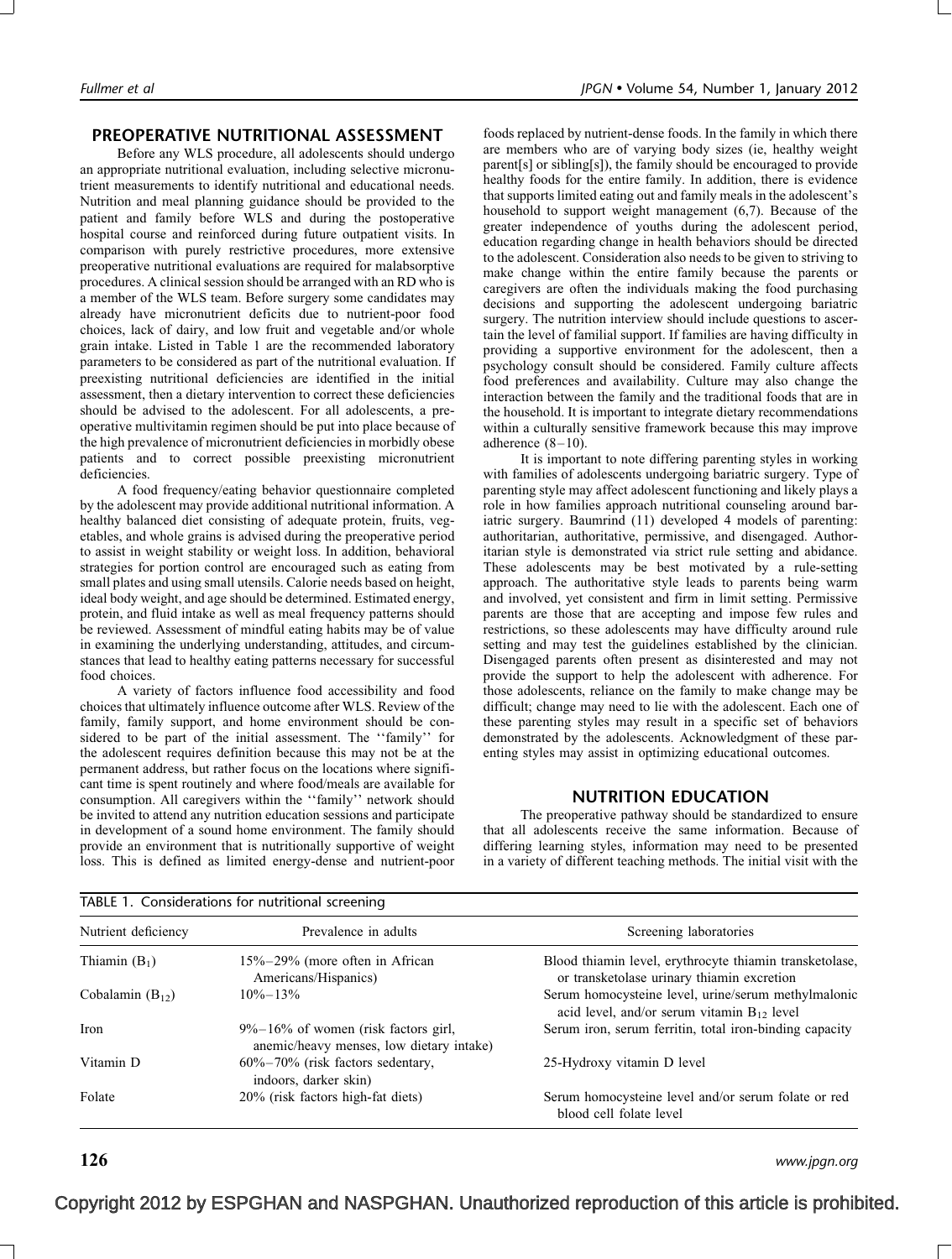RD should include the previously mentioned assessment of nutritional status and current intake. Education regarding basics of WLS postoperative nutrition principles should be included in this initial visit as well. It is recommended that the clinician establish nutritional goals together with the adolescent. These goals should be shaped around the principles that are similar to the postsurgical nutrition plan, such as elimination of sugared beverages, consuming 3 or 6 meals per day (depending on the procedure), and taking vitamins as directed.

Adolescents may present varied exposure to ''dieting.'' It should not be assumed that they are familiar with or knowledgeable about what constitutes a healthy lifestyle. The RD should consider standardized preoperative teaching regarding healthy eating to include appropriate serving sizes and food quality according to the dietary guidelines. During the preoperative phase, it is suggested that the adolescents be encouraged to maintain some method of selfmonitoring such as food records, recording healthy foods that they are eating because self-monitoring has been documented to assist in weight maintenance [\(12\).](#page-9-0) These food records can also be used as a way to educate the adolescent on how to quantify the protein in their current diet to provide familiarity with this concept in preparation of the postoperative meal planning process. A minimum of 6 preoperative nutrition visits are recommended to complete the nutritional assessment and educational components in preparation for WLS (Table 2).

It is recommended that educational information be provided in verbal and written fashion. The RD may want to consider taste testing or exposure to protein supplements to assist the adolescent in determining acceptability before WLS. Education regarding the soft and regular meal plans may be completed at the postoperative visits as completing this education preoperatively can be difficult for the adolescent to retain. Completion of the liquid and smooth food meal plans preoperatively assists the adolescent in becoming familiar with meal planning.

Because of differing learning styles and family support in the adolescent population, the designated visit number may require some flexibility. The clinician may need to adapt the teaching style to the adolescent before or during the nutrition education process. A consistent framework for education as well as small, agreed-upon goals may assist in the increase of retained information in these adolescents.

#### DIET PROGRESSION

The diet advancement protocols for Roux-en-Y gastric bypass (RYGB), vertical sleeve gastrectomy (VG), and laparoscopic adjustable gastric banding (LAGB) will vary by the number of meals per day, the consistency, texture, and progression of the amount of food consumed at a meal [\(13\)](#page-9-0) (Tables 3–5).

TABLE 2. Recommended nutritional assessment and educational components in preparation for WLS

#### Initial nutrition assessment

- Nutrition educational session regarding food quality choices (possibly in group session)
- Nutrition education regarding food quantity choices for preoperative energy needs (possibly in group session)

Nutrition education regarding liquid meal plans

Review of accuracy of liquid meal plans and, if adequate, then nutrition education regarding smooth food meal plans

Review of smooth food meal plans and, if adequate, review of questions/concerns regarding post op meal plans

 $WLS = weight loss surgery$ .

The postoperative diet focuses on weight loss with preservation of lean body mass by recommending a diet high in protein  $(1.0-1.5 g$  protein/kg ideal body weight), low in simple carbohydrates, free of added simple sugars, and with modest fat intake.

#### MACRONUTRIENT NEEDS

#### Hydration

Daily recommended intake (DRI) for girls ages 14 to 18 years is 2.3 L of water per day, increasing to 2.7 L/day when older than 18 years. Boys have a higher fluid requirement with 14- to 18-year-old boys requiring 3.3 L/day; boys older than 18 years have a DRI of 3.7 L/day [\(14\)](#page-9-0). After bariatric surgery, patients are at risk for dehydration usually because of inadequate intake, vomiting, or diarrhea. Given the nature of restrictive forms of WLS, many patients are not able to take in large volumes of water at 1 point in time and must consume their water in small volumes frequently throughout the day. Fluid requirements can vary for each patient and should be guided by thirst; however, a minimum of 48 to 64 oz of total fluids per day has been recommended in adult bariatric surgery patients [\(15,16\)](#page-9-0). These liquids may equal 24 to 32 oz of clear liquids plus 24 to 32 ounces of full liquids such as nonfat milk, Lactaid or soymilk, or light yogurt [\(15\)](#page-9-0). All of the liquids should be decaffeinated and sugar-free with low sorbitol content.

To maintain hydration, strategies for addressing vomiting in a patient postsurgery include adherence to serving size guidelines and chewing food extremely carefully before swallowing; ensuring that adolescents avoid liquid intake 30 minutes before and after meals may also aid in reducing vomiting. Diarrhea associated with dumping syndrome may contribute to dehydration in patients

TABLE 3. Diet advancement protocols for Roux-en-Y gastric bypass, vertical sleeve gastrectomy, and laparoscopic adjustable gastric banding

|                    | Stage 1: ice chips,<br>water, sugar-free<br>clear liquids        | Stage $2$ :<br>full liquids,<br>high protein | Stage 3: smooth<br>consistency foods<br>and liquids | Stage $4$ :<br>soft foods | Stage 5: all<br>textures—healthy<br>foods |  |  |
|--------------------|------------------------------------------------------------------|----------------------------------------------|-----------------------------------------------------|---------------------------|-------------------------------------------|--|--|
| Roux-en Y          | $1 oz/h$ for the first $24-48 h$ ,<br>then for $3-7$ days ad lib | Wk $2-4$                                     | Wk $4-6$                                            | Wk $7-9$                  | Begins at wk 9 and<br>for life            |  |  |
| Gastric band       | $1 oz/h$ for the first $24-48 h$                                 | First 2 wk after<br>surgery                  | Wk $3-4$                                            | Wk $5-6$                  | Wk 7 and for life                         |  |  |
| Sleeve gastrectomy | $1 oz/h$ for the first $24-48 h$ ,<br>then for $3-7$ days ad lib | $Wk 1-5$                                     | Wk $5-8$                                            | $9-12$ wk postop          | At wk 13 and for<br>life                  |  |  |

www.jpgn.org 127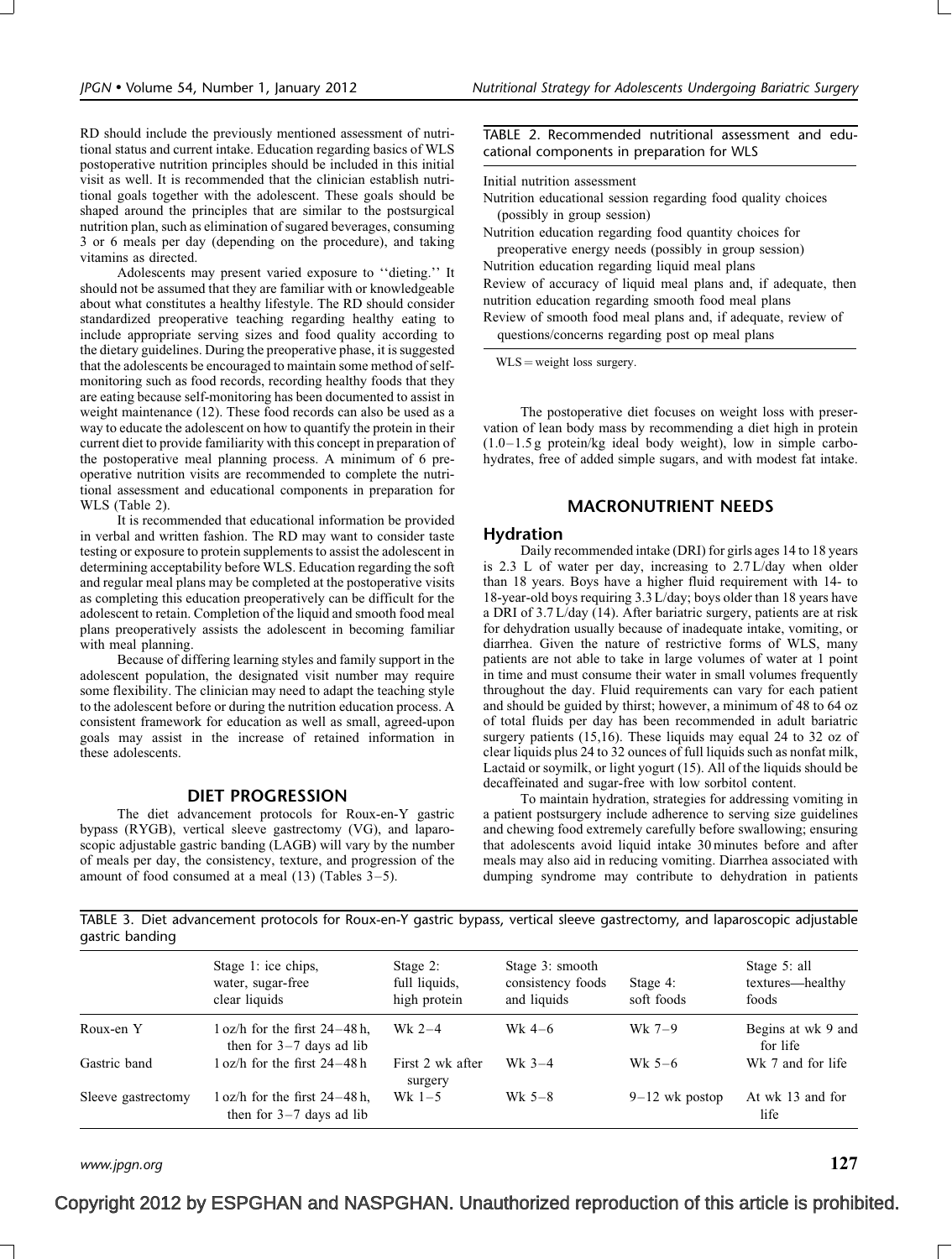|                                                                           | Goals per day                                                                                                                                                                                            |  |  |  |  |  |
|---------------------------------------------------------------------------|----------------------------------------------------------------------------------------------------------------------------------------------------------------------------------------------------------|--|--|--|--|--|
| Stage 1: sugar-free clear liquids                                         | $4-6$ oz of water or sugar-free clear liquids per hour $(48-64)$ oz/day)<br>Acceptable sugar-free clear liquids include water, clear broth or bouillon, sugar-free gelatin,                              |  |  |  |  |  |
|                                                                           | sugar-free fruit-flavored drinks, fruit ice made with sugar-free fruit-flavored drink,<br>sugar-free popsicles                                                                                           |  |  |  |  |  |
|                                                                           | Sugar-free clear restrictions: no carbonated beverages, no caffeine, no red dye                                                                                                                          |  |  |  |  |  |
| Stage 2: high-protein full liquids                                        | Calories: 500-600 kcal                                                                                                                                                                                   |  |  |  |  |  |
|                                                                           | Protein: $50-60$ g                                                                                                                                                                                       |  |  |  |  |  |
|                                                                           | Fluid: 80–90 oz or based on estimated requirements                                                                                                                                                       |  |  |  |  |  |
|                                                                           | New foods introduced: skim or 1% milk, low-fat soy or Lactaid milk, high-protein drinks,                                                                                                                 |  |  |  |  |  |
|                                                                           | light yogurt (plain or vanilla) thinned out with milk                                                                                                                                                    |  |  |  |  |  |
|                                                                           | Meal pattern: 3-6 meals per day                                                                                                                                                                          |  |  |  |  |  |
|                                                                           | Volume: $\frac{1}{2}$ cup per meal for solid foods                                                                                                                                                       |  |  |  |  |  |
| Stage 3: smooth consistency                                               | Calories: 500-700 kcal                                                                                                                                                                                   |  |  |  |  |  |
| high-protein foods                                                        | Protein: 60 g                                                                                                                                                                                            |  |  |  |  |  |
|                                                                           | Fluid: 80-90 oz (or based on estimated requirements)                                                                                                                                                     |  |  |  |  |  |
|                                                                           | New foods introduced: scrambled eggs, blenderized/minced turkey, chicken, flaked fish<br>or mashed tofu, tuna, melted low-fat cheese low-fat cottage cheese (small curd only),<br>low-fat ricotta cheese |  |  |  |  |  |
|                                                                           | Consistency of food: smooth                                                                                                                                                                              |  |  |  |  |  |
|                                                                           | Try new foods 1 at a time $\binom{1}{4}$ cup) every 2-3 d                                                                                                                                                |  |  |  |  |  |
|                                                                           | Meal pattern: 3-4 meals per day                                                                                                                                                                          |  |  |  |  |  |
|                                                                           | Volume: $\frac{1}{2}$ cup per meal for solid foods or 5–6 oz per meal of protein drink                                                                                                                   |  |  |  |  |  |
| Stage 4: soft foods-other protein<br>foods, fruit, vegetables, and grains | Calories: 700-800 kcal                                                                                                                                                                                   |  |  |  |  |  |
|                                                                           | Protein: 60                                                                                                                                                                                              |  |  |  |  |  |
|                                                                           | Fluid: 80–90 oz (or based on estimated requirements)                                                                                                                                                     |  |  |  |  |  |
|                                                                           | New foods introduced: protein foods: shaved delicatessen meats, low-fat cheese,                                                                                                                          |  |  |  |  |  |
|                                                                           | lean pork, cooked beans                                                                                                                                                                                  |  |  |  |  |  |
|                                                                           | Fruit: soft or canned in own juice, no skin                                                                                                                                                              |  |  |  |  |  |
|                                                                           | Vegetables: soft cooked or canned                                                                                                                                                                        |  |  |  |  |  |
|                                                                           | Grains: toast, low-sugar cereal, crackers, oat meal, rice, pasta, mashed potatoes<br>(choose mainly whole-grain products, foods)                                                                         |  |  |  |  |  |
|                                                                           | Meal pattern: 3-6 meals per day                                                                                                                                                                          |  |  |  |  |  |
|                                                                           | Volume: $\frac{1}{2}$ -1 cup per meal solid foods or 1 cup (8 oz) protein drink                                                                                                                          |  |  |  |  |  |
| Stage 5: healthy foods for life                                           | Calories 800-900 kcal                                                                                                                                                                                    |  |  |  |  |  |
|                                                                           | Protein: $60 g$                                                                                                                                                                                          |  |  |  |  |  |
|                                                                           | Fluids: 80-90 oz (or based on estimated requirements)                                                                                                                                                    |  |  |  |  |  |
|                                                                           | New foods introduced: all healthy food choices                                                                                                                                                           |  |  |  |  |  |
|                                                                           | Meal pattern: 3-6 meals per day                                                                                                                                                                          |  |  |  |  |  |
|                                                                           | Volume: Up to $\frac{3}{4}$ to $1\frac{1}{2}$ cup per meal                                                                                                                                               |  |  |  |  |  |

After filling/adjustments for laparoscopic adjustable gastric banding, usually done 6 weeks after surgery and then every 6 weeks until satiety is reached, a full liquid diet for 1 to 2 days is recommended after fill with advancement to soft solids for 4 to 5 days thereafter as tolerated [\(1\)](#page-8-0).

undergoing gastric bypass. These adolescents should be instructed to avoid table sugar, candy, honey, jelly, and other concentrated forms of sugar, which may increase osmolarity of contents entering the small intestine with subsequent diarrhea.

#### Protein

Although true protein requirements postbariatric surgery are unclear, DRI for the public state that girls older than 13 years have a DRI of 46 g of protein per day. Boys ages 14 to 18 years have a DRI of 52 g/day, increasing to 56 g/day for boys older than 18 years [\(14\).](#page-9-0) Given the nature of WLS, which aims to restrict exogenous energy

intake, it is not surprising that protein deficiency is seen in as much as 13% of patients after RYGB but is less likely in patients with a Roux limb <150 cm in length [\(17,18\).](#page-9-0) Protein malnutrition is the most severe macronutrient deficiency seen after pancreaticobiliary diversion  $(15)$ .

Present studies indicate that patients lose fat mass in relation to fat-free mass at a ratio of 4:1 with restrictive surgeries such as banding or RYGB [\(19,20\)](#page-9-0). Because the goal of bariatric surgery is to preferentially decrease fat mass, adequate protein intake is imperative to prevent the loss of lean body mass. In adults undergoing bariatric surgery, the recommendation is an intake of at least 60 to 90 g of protein per day for RYGB and 80 to 120 g/day for patients with a biliopancreatic diversion [\(15,21,22\).](#page-9-0) Because many

 $128$  www.jpgn.org www.jpgn.org www.jpgn.org www.jpgn.org www.jpgn.org  $\,$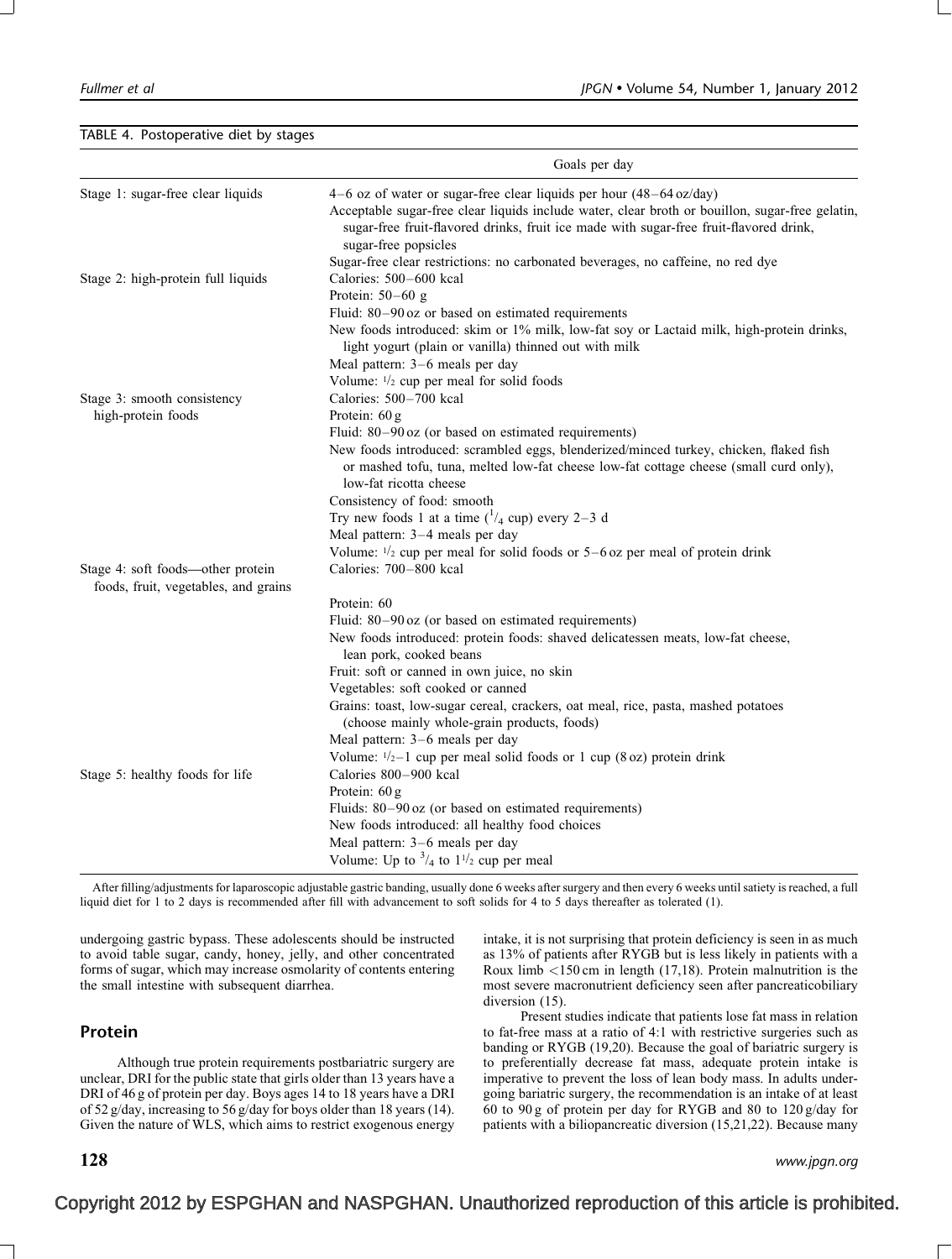#### TABLE 5. Dietary tips for adolescents undergoing weight loss surgery

Avoid high-sugar foods and/or fat content to prevent ''dumping syndrome.'' Symptoms may include cramping, clammy feeling, sweating, heart racing, vomiting, and/or diarrhea. Late dumping may occur up to 2 h after eating foods high in sugar or fat.

Meals should be eaten in approximately 20 min.

- Adolescents should be encouraged to stop drinking 30 min before a meal and not to drink until 30 min after a meal. Eating and drinking at the same time may decrease satiety and/or increase incidence of vomiting.
- Encourage the patient to eat slowly, taking small bites.
- Make sure food is cut into small pieces. Chew food well until it has a pureed consistency.
- Do not eat or drink past the first feeling of fullness. When feeling
- full, stop eating and put food away or discard what is left.
- To prevent dehydration, it is important to encourage the patient to continually sip fluids throughout the day, preferably water. Consider limiting caffeinated products.

Do not lie down within 1 h after meals.

patients have a difficult time maintaining adequate protein intake, they use protein supplements that are high in protein and low in calories and sugar to reach protein intake guidelines. Protein intake should be quantified periodically by the medical team to ensure adequate education and implementation of the prescribed diet. Parenteral supplementation should be considered in patients with severe protein malnutrition that is not responsive to oral protein supplements [\(15\).](#page-9-0) Given the current practices in the pediatric population, 60 to 90 g of protein per day is recommended in adolescents undergoing RYGB, lap band, and gastric sleeve procedures.

#### Energy Needs

Total energy expenditure should be calculated based on the clinical center's preestablished route of ascertaining energy expenditure to elicit weight loss. This value should be reassessed with significant changes in weight or when expected weight loss is not evident. Recent use of Bod Pod, an air displacement plethysmograph, that uses whole-body densitometry to determine body composition (fat and fat-free mass), may be a useful tool in both adults and children in determining total energy expenditure.

#### MICRONUTRIENT NEEDS

Vitamin and mineral deficiencies are not uncommon in Westernized diets. The 2 most common deficiencies noted are iron and vitamin D. Because obesity itself is a malnourished state, there is increased risk of these as well as other vitamin and mineral deficiencies. This risk of micronutrient deficiency can be compounded by bariatric surgery. It is important to address these potential deficiencies before any bariatric procedure. Minimal preoperative laboratory studies should include evaluation of the more common deficiencies found including vitamin D and calcium; complete blood cell count with iron, transferrin, and ferritin, red blood cell folate (homocysteine level recommended in some centers for folate monitoring), vitamins  $B_1$ ,  $B_6$ ,  $B_{12}$ , and 25-hydroxy vitamin D level should be obtained. Supplementation with a

www.jpgn.org  $\hspace{1cm} 129$ 

complete multivitamin should occur in all candidates undergoing bariatric procedure. For those adolescents noted to have a specific micronutrient deficiency, correction of the deficient state should occur before the bariatric procedure.

Vitamin and mineral supplementation is important after bariatric surgery to avoid sequelae from nutrient deficiencies. Attention to the type of supplementation is important as studies report differences in vitamin and mineral content. In the case of iron, over-the-counter supplements can range from 0% to 230% of the labeled iron content; generic brands (36%) had less than commercially labeled amounts (81%). Specially formulated vitamin supplements contained 183% and 230% of reported iron amount [\(23\)](#page-9-0).

### Vitamin  $B_1$  (Thiamin)

Thiamin is a coenzyme in the oxidation of  $\alpha$ -keto acids and 2-keto sugars, which function in pyruvate metabolism and synthesis of acetylcholine. Thiamin deficiency leads to accumulation of lactate and alanine, and reduced high-energy phosphate synthesis [\(24\)](#page-9-0). There are minimal stores present in the body; total body thiamin deficiency can occur within 18 days following dietary restriction [\(25\)](#page-9-0). Thiamin is actively absorbed in the jejunum and ileum but can be taken up via passive diffusion at higher concentrations [\(26\)](#page-9-0).

Moderate-to-severe thiamin deficiency has been previously found in 10% to 20% of obese women [\(27\).](#page-9-0) High-carbohydrate diets have been associated with thiamin deficiency [\(28\)](#page-9-0). After WLS, thiamin deficiency appears most likely to occur in patients who experience persistent vomiting and/or excessive weight loss after surgery [\(29\)](#page-9-0). Among adults, after gastroplasty and gastric bypass, thiamin levels are below normal in 50% of patients, often accompanied by symptoms of thiamin deficiency [\(30\).](#page-9-0) The incidence of acute postgastric reduction surgery neuropathy has been estimated at 5.9/10,000 adult WLS cases; common symptoms include weakness, hyporeflexia, and vomiting [\(31\).](#page-9-0) In adolescents, thiamin deficiency has been reported in girls after gastric bypass surgery presenting 4 to 6 months after bypass with increasing lower extremity weakness, pain in the lower extremities in stocking distribution, nystagmus, and hearing loss [\(32\).](#page-9-0)

Current published DRI for thiamin is 1.2 mg/day for boys ages 14 to 18 years and 1.0 mg/day for girls ages 14 to 18 years [\(33,34\).](#page-9-0) Adolescents who have undergone bariatric surgery should be receiving a minimum of 50 mg of thiamin per day, which can be supplied by including an additional B complex in the vitamin regimen. For patients with significant protracted emesis, addition of thiamin to parenteral nutrition during the postoperative period is recommended [\(29\)](#page-9-0).

### Vitamin  $B_6$  (Pyridoxine)

The DRI for vitamin  $B_6$  is 1.2 mg/day for girls ages 14 to 18 years and 1.3 mg/day for boys ages 14 to 18 years [\(33,34\).](#page-9-0) In adults after gastroplasty, intake of vitamin  $B_6$  at current adult girl DRI (1.6 mg) is inadequate to maintain coenzyme saturation of erythrocyte aminotransferases [\(35\).](#page-9-0) It is recommended that individuals undergoing WLS take a multivitamin that includes vitamin  $B_6$ .

#### Vitamin B9 (Folic Acid)

Folic acid is found in fortified breakfast cereals, leafy green vegetables, and liver and kidney. It requires hydrolysis to allow jejunal absorption and serves as a cofactor in the single carbon atom transfer needed for amino acid metabolism, purine/pyrimidine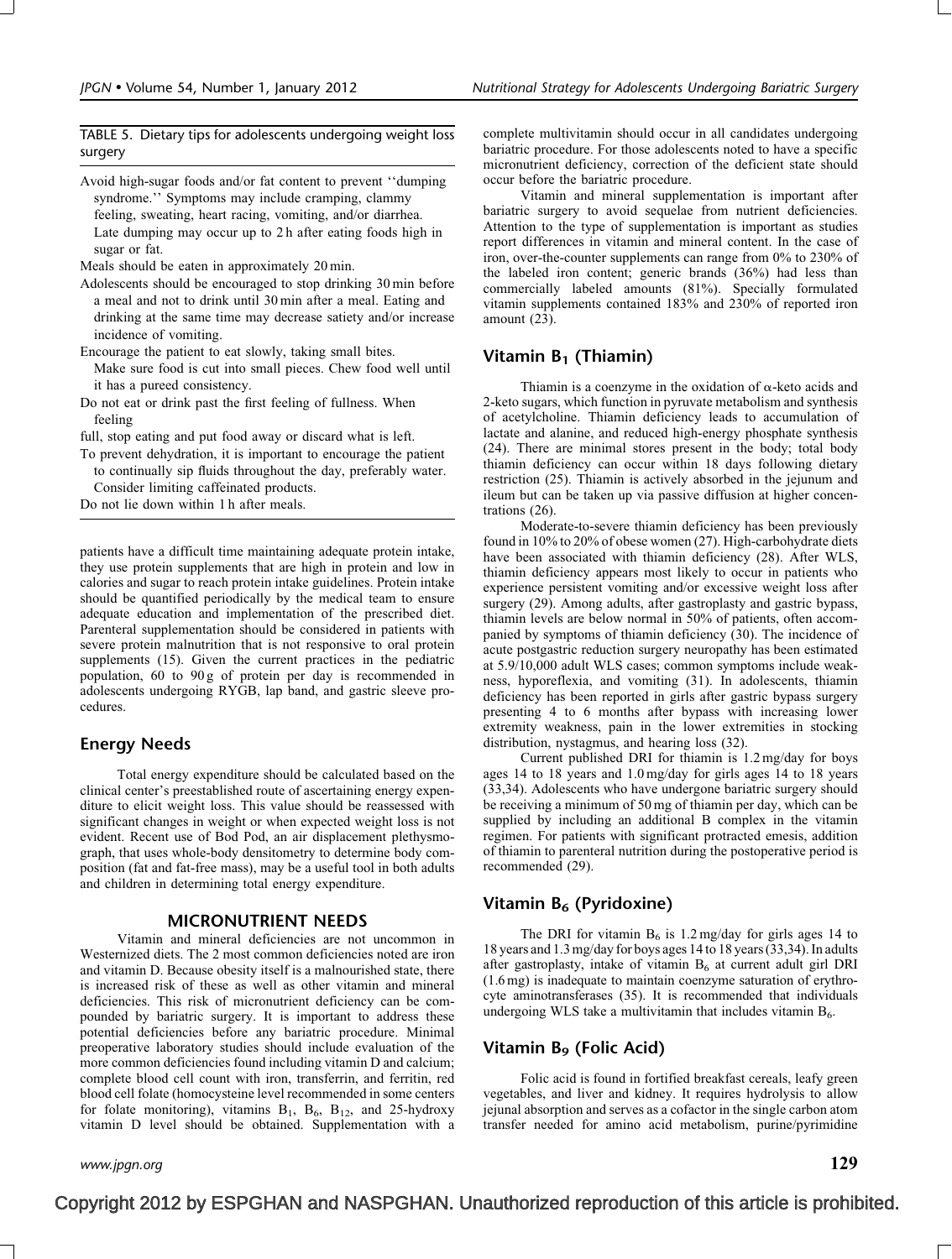syntheses, and generation of S-adenosylmethionine. Deficiency in folic acid consequently results in elevation of serum homocysteine levels. Low levels of folic acid found in 7% of obese women have been attributed to the consumption of a high-carbohydrate diet [\(36\).](#page-9-0) One year after WLS in adults, increased homocysteine levels were found in 32% to 66% of patients attributed to decreased folic acid [\(37\)](#page-9-0).

Among teens, the DRI for folic acid for both boys and girls is  $400 \,\mu$ g daily [\(33,34\).](#page-9-0) Recommended supplementation after bariatric gastric bypass or biliopancreatic diversion based on adult experience is between  $400 \mu$ g and 1 mg daily [\(38\)](#page-9-0). Because folic acid is absorbed throughout the small intestine, a multivitamin containing folic acid should suffice for restrictive procedures such as LAGB.

#### Vitamin B12 (Cobalamin)

Cobalamin found in fish, milk, eggs, meat, and poultry serves as a substrate for cofactors of enzymes including methionine synthase, glutamate mutase, dioldehydratase, and methyl malonyl coenzyme A mutase. It is cleaved by gastric acid and released from salivary R-protein by proteases. It then binds to intrinsic factor and goes to the ileum where it is released, and migrates from the brush border to transcobalamin proteins.

Vitamin  $B_{12}$  deficiency develops in restrictive and malabsorptive operations but rarely arises after gastroplasty or banding unless there is decreased intake. Two-thirds of gastric bypass patients in 1 series had low vitamin  $B_{12}$  levels [\(39\)](#page-9-0) attributed to the lack of acid production in the pouch [\(40\)](#page-9-0).

The DRI for cobalamin is 2.4  $\mu$ g/day for boys and girls ages 14 to 18 years [\(33,34\)](#page-9-0). For individuals undergoing malabsorptive/ restrictive procedures, supplementations using the  $500$ - $\mu$ g sublingual form or monthly injections are recommended. Recommended treatment for vitamin  $B_{12}$  deficiency in adult bariatric patients is recommended as oral (350  $\mu$ g daily), 1000  $\mu$ g im q-2 to q-3 months or  $500 \mu g$ /week nasal spray.

#### Vitamin A

Fat-soluble vitamin deficiencies have been reported after bariatric surgery, more commonly after biliopancreatic diversion, which alters fat mixing with pancreatic enzymes and bile salts more than with gastric bypass. In an adult series, vitamin A deficiency has been reported in 10% of patients after bypass surgery manifested as night blindness [\(39\).](#page-9-0) The DRI for vitamin A is 900  $\mu$ g/day for boys ages 14 to 18 years and 700  $\mu$ g/day for girls ages 14 to 18 years. Supplementation with vitamin A at the current DRI is recommended for adolescents postbariatric surgery. This amount is usually found in a daily multivitamin. For individuals undergoing more extensive malabsorptive procedures such as duodenal switch or long-limb gastric bypass, additional supplementation may be required.

#### Vitamin D/Calcium

Vitamin D is a prohormone that is essential for the normal absorption of calcium in the gastrointestinal tract. Deficiency in vitamin D leads to hypocalcemia, hypophosphatemia with resultant nutritional rickets in children, and osteomalacia in adults. In adults, vitamin D deficiency has also been linked to cardiovascular disease, insulin resistance, and hypertension. In addition to a number of large case studies, the National Health and Nutrition Examination Survey (NHANES III) has emphasized the high prevalence of vitamin D deficiency in industrialized nations with up to 14% in

the United States [\(41,42\).](#page-9-0) The resurgence of vitamin D deficiency is likely caused by a number of dietary and environmental factors, including BMI, milk ingestion, and sun exposure [\(43\)](#page-9-0).

Calcium can be absorbed by all segments of the small intestines, although the duodenum and jejunum are most active. Vitamin D is absorbed principally in the jejunum. Data on vitamin D status after bariatric surgery have shown mixed results [\(29\).](#page-9-0) It does appear that vitamin D deficiency is more common in malabsorptive/restrictive procedures than in restrictive procedures alone. Given the predisposing factor of obesity in developing vitamin D deficiency, it is believed by most adult bariatric centers that patients undergoing bariatric surgery are at risk for developing bone mineral density and metabolism issues after procedure [\(29,44\).](#page-9-0) Although there are no current national guidelines for adults undergoing bariatric surgery in regard to calcium and vitamin D supplementation, many bariatric centers provide supplements [\(38\).](#page-9-0)

The DRI for vitamin D and calcium is 400 IU/day and 1300 mg/day, respectively, for boys and girls ages 14 to 18 years [\(33,34\).](#page-9-0) Bariatric programs that performed bariatric surgery on adolescent patients were surveyed; most prescribed calcium with vitamin D in the form of calcium citrate or calcium carbonate with vitamin D. The minimum recommended dose of calcium is 1300 mg/day; the minimum vitamin D intake should be 600 IU [\(45\)](#page-9-0). Some pediatric programs prescribe up to 2000 IU/day. If vitamin D deficiency is detected, supplementation of 1000 to 5000 IU may want to be considered for correction of deficiency [\(46\)](#page-9-0).

#### Iron

Although the prevalence of iron deficiency among 1-year-old infants in the United States has declined because of improved iron supplementation during the first year of life [\(47,48\)](#page-9-0), the rate of iron deficiency in older children and adolescents has remained relatively unchanged during the last 4 years [\(49\).](#page-9-0) Adolescent girls who are obese have a higher risk of developing iron deficiency then their nonobese counterparts [\(50\).](#page-9-0) The DRI for iron in boys 14 to 18 years is 11 mg daily and 15 mg daily for girls 14 to 18 years [\(33,34\).](#page-9-0)

Iron deficiency has been reported in 15% to 50% of adults after gastric bypass, with similar numbers with biliopancreatic diversion secondary to the decreased absorption from achlorhydria or because of the use of acid suppression therapy coupled with decreased intake/tolerance of iron-rich food [\(51,52\)](#page-9-0). Iron deficiency rarely occurs after gastroplasty or gastric banding, but mild iron deficiency has been reported in long-term series secondary to meat intolerance [\(53\)](#page-9-0). To prevent iron deficiency in gastric bypass or biliopancreatic diversion, treatment with ferrous sulfate 300 mg daily with vitamin C has been advocated by [\(51\)](#page-9-0). A multivitamin containing iron should suffice for adolescents undergoing restrictive bariatric procedures if they develop mild meat intolerance. With individuals undergoing restrictive procedures who are ingesting a diet including a good source of iron, which include liver, beef, whole-grain breads, cereals, eggs, and dried fruit, supplementation may not be required. It is important to remember that vitamin C can increase iron absorption by 50% [\(54\).](#page-9-0)

#### Zinc and Magnesium

The DRI for zinc is 11 mg daily for boys and 9 mg daily for girls ages 14 to 18 years [\(33,34\)](#page-9-0). There are minimal reports of zinc deficiency after bariatric surgery aside from alopecia noted after gastric bypass surgery among adults that reversed after zinc supplementation and zinc deficiency noted among bypass patients with severe protein energy malnutrition. Because zinc absorption is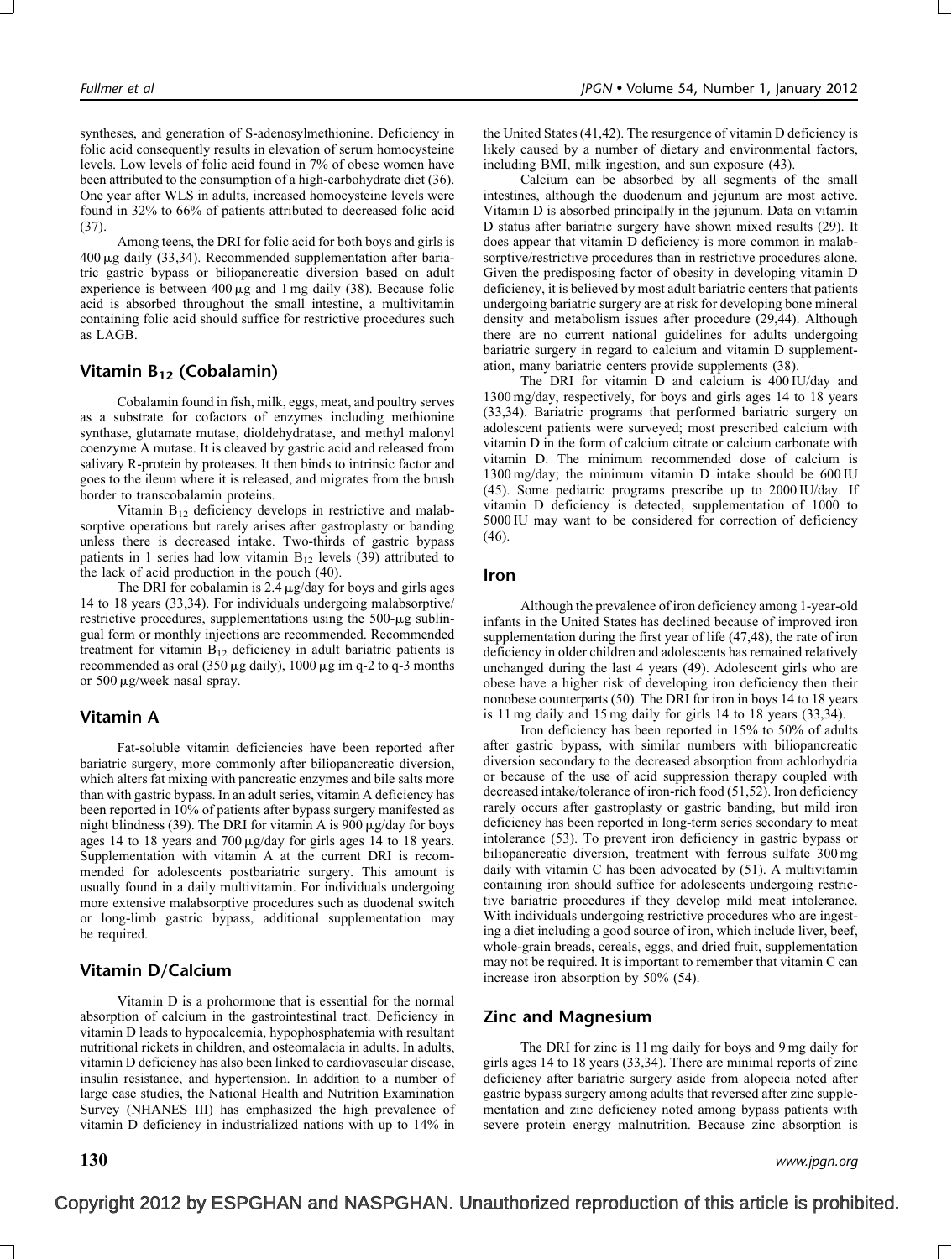dependent upon fat absorption, patients undergoing biliopancreatic diversion or duodenal switch are at risk for zinc deficiency [\(55\).](#page-9-0) Zinc deficiency is unlikely to occur in restrictive procedures alone.

Low levels of magnesium in 5% of patients have been documented after BPD, but no significant clinical complications are reported in the literature [\(56\)](#page-9-0). Although it should be noted that hypomagnesemia can be a cause of recalcitrant hypocalcemia. Recently, the Food and Drug Administration announced a drug safety communication regarding the long-term use of proton pump inhibitors and the development of hypomagnesemia [\(57\)](#page-9-0). This should be taken into consideration when evaluating bariatric patients, given the high use of acid-blocking medication in this patient population. Zinc and magnesium supplementation are recommended as needed based on clinical suspicion and serum levels.

### Copper

The DRI for copper is  $890 \mu$ g daily for boys and girls between 14 and 18 years. Copper deficiency has been reported after gastric bypass [\(58\)](#page-9-0). Among a recent series of patients with development of posterior myelopathy after gastric bypass, 5 of 8 patients were copper deficient [\(59\).](#page-10-0) In 1 case series it was noted that 25% of subjects with copper deficiency presenting clinically as anemia and neutropenia had undergone bariatric surgery [\(60\)](#page-10-0). The clinician may want to consider a review of the multivitamin preparation that the adolescent is taking to ensure that it does contain copper, especially if iron deficiency is not easily corrected as this may be caused by copper deficiency [\(61\).](#page-10-0)

#### Omega-3 Fatty Acids

There is evidence to support the role of ensuring adequacy of omega-3 fatty acid intake in adults with cardiovascular disease in particular. The current recommendation of the American Heart Association is a minimum of 8 oz of fatty fish per week for adults. Of note are concerns regarding mercury contamination of fish and/or supplements, but it is believed that the benefits outweigh the potential risks [\(62\)](#page-10-0). Because of the restrictive nature of most obesity surgery procedures, the quantity of consumption of fatty fish may already be limited in the adolescent undergoing WLS. The clinician may want to consider a careful analysis of the intake of the adolescent to determine adequacy of omega-3 in the diet and educate regarding high omega-3 food choices or supplement to promote nutritional adequacy.

#### Other Micronutrients

Although other micronutrient deficiencies can occur especially in restrictive/malabsorptive procedures, they are not as well defined as the aforementioned nutrient deficiencies. Supplementation with a complete multivitamin daily should suffice for these other micronutrients.

#### NUTRITIONAL MONITORING

This risk of developing micronutrient deficiency increases with bariatric surgery. It is important to address these nutritional deficiencies in a timely manner. Additionally, clinicians should consider the long-term nutritional monitoring needs and therefore develop a transitional plan to an adult bariatric care center to provide for long-term monitoring for nutritional deficiencies. Minimal postoperative laboratory studies should include a core set of nutritional laboratories: a complete blood cell count, iron, ferritin, thiamin, vitamin  $B_{12}$ , methylmalonic acid, 25-hydroxy vitamin D, albumin, calcium, magnesium, phosphorus, red blood cell, and/or serum folate levels semiannually and annually. For those individuals with extensive weight loss nutritional laboratories should be obtained every 3 months. If concerns for osteomalacia exist, consideration of pre- and postprocedure dual-energy x-ray absortiometry scan may be beneficial. It is important to ensure that a patient's weight does not exceed the machine's capacity because many dual-energy x-ray absortiometry scans can only accommodate up to 300 lb.

When monitoring micronutrients, it is imperative to use ageappropriate cutoffs to appropriately diagnose and treat nutritional deficiencies. Table 6 addresses age-appropriate laboratory parameters to diagnose iron deficiency anemia. [Table 7](#page-7-0) addresses additional nutritional parameters to monitor.

Ferritin concentrations are often first decreased when iron intake is inadequate; however, ferritin is not recommended as a screening tool because it can be affected by other issues (eg, inflammatory process).

#### OTHER CONSIDERATIONS

#### Hunger Assessment

Volume of food consumed is decreased after WLS [\(65\)](#page-10-0). It is unclear by which mechanism, hormonal or mechanical, food intake is limited. Despite which mechanism may be responsible, it makes sense that recognition regarding hunger/satiety cues would aid in improved outcomes. Teaching hunger satiety cues before and after surgery may assist in recognition of the adolescent for the need for less volume of food after obesity surgery. One method of teaching hunger/satiety is the use of a hunger scale. This may be accomplished by asking the adolescent to record hunger/satiety on a scale of 1 to 10 before and in the middle of a meal (with the number 1 being the number for extreme hunger and 10 being the number for extreme fullness). If they record a number  $>7$  at the middle of the meal, then they should be asked to consider ending the meal. Teaching and encouraging intuitive eating before and after WLS may assist in growing awareness of hunger and satiety and therefore, may limit the volume of food consumed, which may affect overall postsurgical weight loss.

| TABLE 6. Fifth percentile cutoffs for measure of iron deficiency in childhood |  |
|-------------------------------------------------------------------------------|--|
|-------------------------------------------------------------------------------|--|

| Hgb, g/dL     | HCT, $\%$     | MCV, fL    | $%$ TIBC sat. | Ferritin, $\mu g/L$ |  |  |
|---------------|---------------|------------|---------------|---------------------|--|--|
| $<$ 11.8 $\,$ | $<$ 35.7 $\,$ | $< \!\!81$ | ${<}16$       | ${<}18$             |  |  |
| $<$ 12.5      | $<$ 37.3      | $< \!\!82$ | <16           | $\leq$ 15           |  |  |
| ${<}12$       | $<$ 35.7      | $<\!\!85$  | <16           | $\leq$ 15           |  |  |
| < 13.3        | $<$ 39.7      | < 85       | $<$ 16        | $\leq$ 15           |  |  |
|               |               |            |               |                     |  |  |

Data from the Centers for Disease Control and Prevention. HCT = hematocrit; Hgb = hemoglobin; MCV = mean corpuscular volume; TIBC = total ironbinding capacity.

www.jpgn.org 131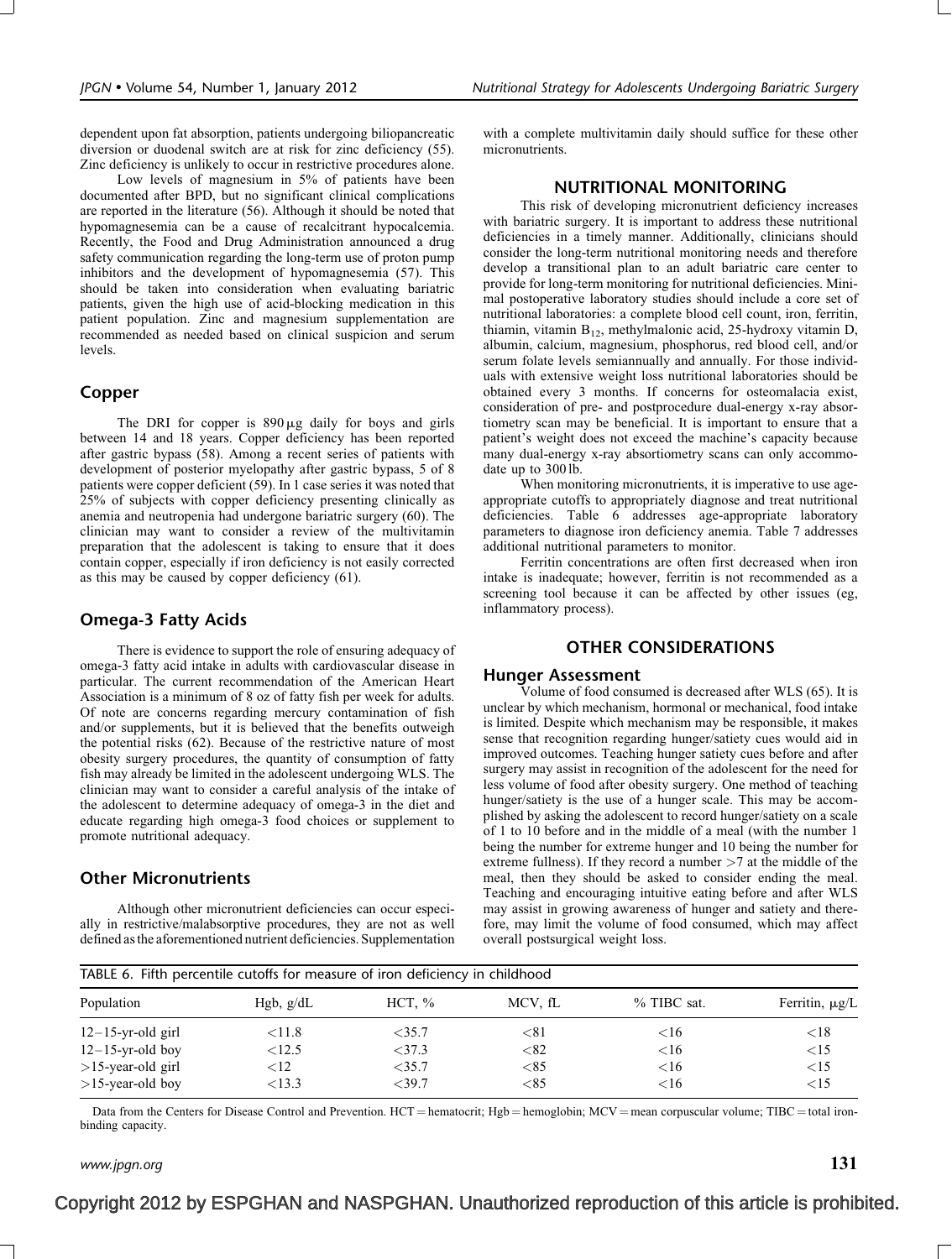| Nutritional factor   | Laboratory parameter                        | Normal value                                         | Effects of deficiency                                                                                                               |
|----------------------|---------------------------------------------|------------------------------------------------------|-------------------------------------------------------------------------------------------------------------------------------------|
| Thiamin $(B_1)$      | Red blood cell transketolase<br>stimulation | ${<}15\%$                                            | Beriberi, neuritis, edema, cardiac failure, anorexia,<br>hoarseness, restlessness, aphonia                                          |
| Pyridoxine $(B_6)$   | Plasma PLP                                  | $<$ 20 nmol/L                                        | Neuropathy, photosensitivity                                                                                                        |
| Folic acid $(B_9)$   | Serum folate, RBC folate,<br>homocysteine   | $>6$ ng/mL, $>160$ ng/mL                             | Megaloblastic anemia, irritability, paranoid behavior                                                                               |
| Cobalamin $(B_{12})$ | Urine/serum $B_{12}^*$                      | $<$ 3.60 mmol/mol creatinine<br>or $200 - 900$ pg/mL | Pernicious anemia, neurological deterioration                                                                                       |
| Vitamin A            | Plasma retinol                              | $20-72 \mu g/dL$                                     | Night blindness, xerophthalmia, dermatomalacia,<br>impaired resistance to infection, follicular<br>hyperkeratosis, poor bone growth |
| Calcium              | Ionized calcium                             | $4.48 - 4.92$ mg/dL                                  | Numbness and tingling in the fingers, muscle cramps,<br>convulsions, lethargy, poor appetite, and abnormal<br>heart rhythms         |
| Vitamin D            | Serum 25-OHD                                | $<$ 50 nmol/L                                        | Rickets, osteomalacia                                                                                                               |
| Vitamin C            | Plasma vitamin C                            | $0.2 - 2$ mg/dL                                      | Bleeding gums, diarrhea, perifollicular hemorrhage,<br>scurvy                                                                       |
| Vitamin E            | Plasma α-tocopherol                         | $0.7 - 10$ mg/dL                                     | Hyporeflexia spinocerebellar and retinal degeneration                                                                               |
| Zinc                 | Serum zinc                                  | $0.75 - 1.2$ mg/L                                    | Anorexia, hypogeusia, delayed growth or sexual<br>maturation, impaired wound healing                                                |
| Magnesium            | Serum magnesium                             | $1.5 - 2.0$ mg/dL                                    | Convulsions, neuropsychiatric disorders,<br>hypomagnesemia                                                                          |
| Copper               | Serum copper                                | $1.10 - 1.45$ mg/L                                   | Microcytic, hypochromic anemia, delayed growth<br>osteoporosis, neutropenia                                                         |

<span id="page-7-0"></span>

| TABLE 7. Age-appropriate laboratory parameters to be monitored postadolescent obesity surgery |  |  |  |  |  |  |  |  |  |  |  |
|-----------------------------------------------------------------------------------------------|--|--|--|--|--|--|--|--|--|--|--|
|-----------------------------------------------------------------------------------------------|--|--|--|--|--|--|--|--|--|--|--|

This table is a guide. Many laboratories have variability in the parameters that are checked as well as normal values. It is recommended that the clinician become familiar with the laboratory that typically serves their patients. If a deficiency is diagnosed, then it is recommended to repeat the nutrient as per traditional nutrient repletion guidelines [\(34,63,64\).](#page-9-0) 25-OHD = 25-hydroxy vitamin D; PLP = pyridoxal-5-phosphate; RBC = red blood cell. <sup>\*</sup> If borderline low level, confirm deficiency with serum methylmalonic acid may be

#### Weight Regain

Understanding the factors that contribute to postsurgical weight regain may assist in a better understanding of how to prevent/minimize weight regain. The factors that may contribute to weight regain have yet to be determined, but these factors can vary from anatomical and physiological adaptations over time [\(66\)](#page-10-0) to compliance issues [\(67\),](#page-10-0) food urges [\(68\),](#page-10-0) abnormal eating habits [\(69\)](#page-10-0), to severely decreased postoperative well-being [\(68\)](#page-10-0). More recently, a study showed that decreased resting metabolic rate correlated with those individuals who had weight regain [\(70\).](#page-10-0) The clinician may want to consider encouraging self-monitoring and assisting the adolescent with control over food urges as well as reinforcing the need for follow-up, all of which have been shown to correlate with decreased postsurgical weight regain.

#### Academic Environment

Adolescent patients present issues related to the academic environment that adult WLS patients do not encounter. For adolescents in middle or high school, the clinician should advise them to carry a water bottle to sip on fluids throughout the day, request lunch be between 11 AM and 1 PM, possibly allow for a snack or protein supplement during class time, and preferably pack lunch to provide the healthiest options. A letter to the school nurse or administrator may be necessary to communicate the special needs of the WLS population.

Adolescents attending college on campus should plan ahead to follow the recommended portion controlled eating pattern. Using campus services such as the food service director or college nutritionist can help them to navigate the system at their school. Most dining halls/eating plans at college provide a variety of nutritious options, with lean protein sources readily available. Many campuses offer a program through which food can be purchased by the ounce, cup, or half portion. Students should plan the timing and frequency of their meals that realistically accommodates their class schedule. Keeping their dorm room stocked with protein-rich foods, whole-grain snacks, water, and sugar-free drinks will allow them to make healthy, appropriate choices and minimize unplanned snacking on high-sugar, high-fat foods that provide much energy but few nutrients.

#### Reproductive Health

The American College of Obstetrics and Gynecology recommends avoiding pregnancy for 12 to 18 months post-WLS [\(71\)](#page-10-0). Little is known about the safety of a developing fetus in the setting of rapid weight loss and energy and nutritional restriction that occurs after WLS. Nutritional deficiencies are another concern for any patient having had a malabsorptive procedure that would place her at increased risk of folic acid and vitamin  $B_{12}$  deficiency, which in turn increases the risk of an open neural tube defect. To date, there have been 7 infants with neural tube defects ranging from spina bifida to anencephaly born to mothers more than 12 months after gastric bypass surgery  $(72-74)$ . Considering that there is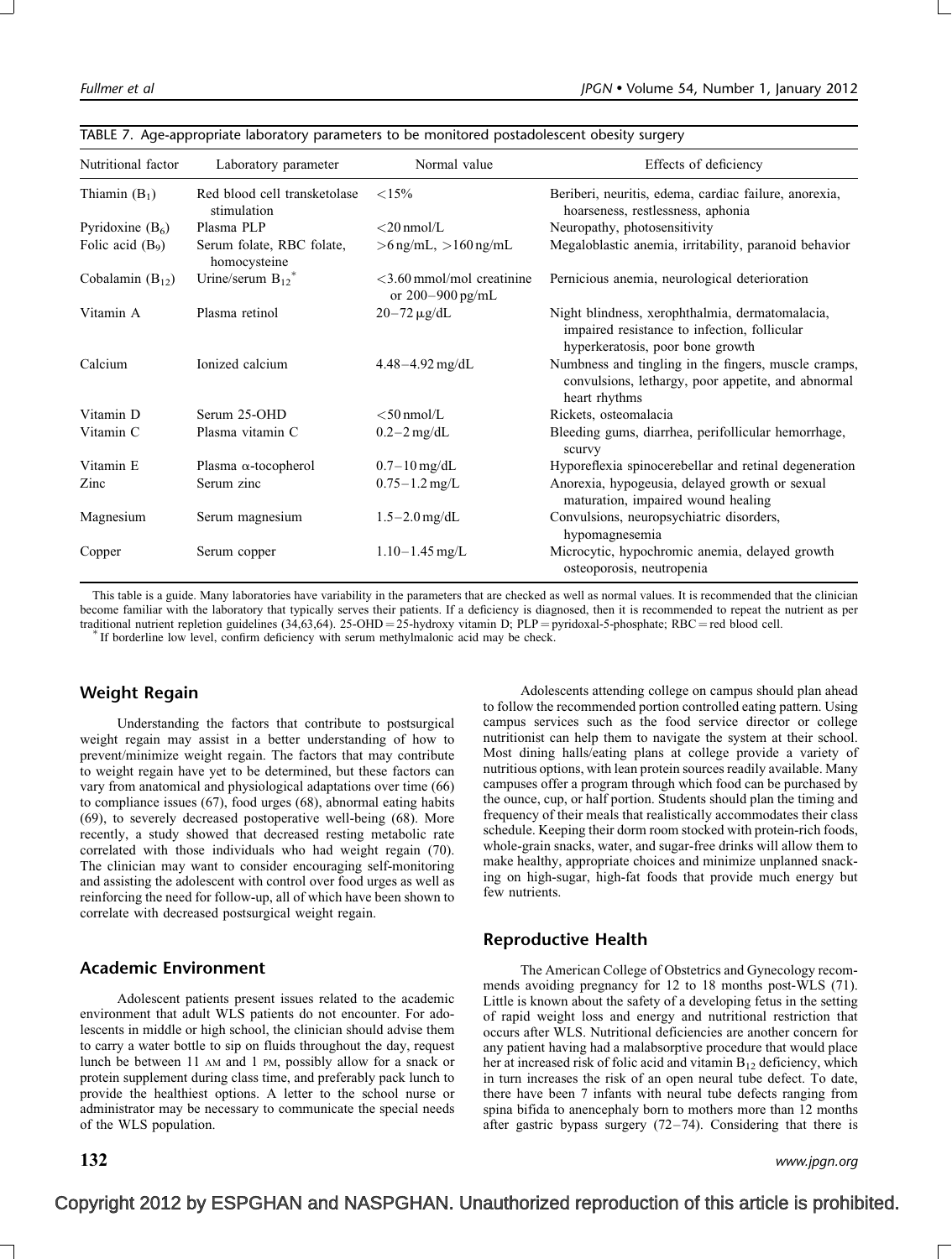<span id="page-8-0"></span>documentation of the lack of long-term noncompliance with taking vitamin supplements as directed, special attention should be focused on girls after WLS, especially those who have had malabsorpitve procedures [\(75,76\).](#page-10-0) Counseling should include the risk to the fetus if vitamins are not used in the first few months of pregnancy, often when a girl is unaware she is yet pregnant. For the majority of girls beyond the 12 to 18 months after WLS, there is good evidence that mothers and infants have no increased risk of complications related to prior WLS aside from biliopancreatic diversion [\(77\).](#page-10-0) Additionally, because of the dramatic improvement in comorbidities such as hypertension, type 2 diabetes mellitus, and polycystic ovary syndrome after bariatric surgery, many experts argue that surgery may be beneficial in terms of reproductive health outcomes, in addition to the benefits already documented.

WLS programs should include either counseling regarding reproductive health concerns and recommendations as part of their pre- and postoperative assessments or referral to someone who is familiar with the commonly observed reproductive health problems among severely obese girls. These concerns include anovulatory menstrual cycles, polycystic ovary syndrome, increased risk of endometrial hyperplasia, increased infertility, and concerns related to gestational and type 2 diabetes mellitus. Additionally, there should be direct instruction regarding the recommendation to avoid pregnancy in the 12 to 18 months after surgery. Counseling regarding appropriate methods to prevent pregnancy should be provided to any sexually active girl planning WLS. Postoperatively, providers should continue to monitor for vitamin deficiencies, paying special attention to folic acid, vitamin  $B_{12}$ , and iron replacement for girls desiring to become pregnant. Continuation of appropriate dietary intake in the WLS patient along with vitamin and mineral supplementation is important after delivery to ensure appropriate growth and development of the breast-fed infant [\(77,78\)](#page-10-0). Inadequate weight gain reversed with the use of formula has been reported in a breast-fed infant born postgastric bypass with inadequate protein intake [\(79\)](#page-10-0). Congenital vitamin  $B_{12}$  deficiency with pancytopenia, global developmental delay, and cortical atrophy has been reported in breast-fed infants born to mothers several years after gastric bypass surgery [\(80,81\)](#page-10-0). Consultation with a pediatric dietitian and lactation consult during infancy can help ensure appropriate growth and development for the infant.

#### Predictors of Success

Success after bariatric procedures requires significant behavioral changes that are dependent on the patient's ability to successfully implement lifestyle changes [\(82\)](#page-10-0). Because of concerns about the ability to comprehend and implement longitudinal changes after bariatric surgery, many adult centers exclude patients with significant cognitive impairment. A recent survey of bariatric programs conducted by Bauchowitz et al [\(83\)](#page-10-0), reported that 81.5% of the respondents would exclude individuals with an  $IQ < 50$  from consideration for bariatric procedures. There is a paucity of published data on bariatric procedures in adolescents with cognitive impairment, aside from patients with Prader-Willi syndrome (PWS), an imprinting disorder arising from the loss of the paternal copy of 15q11.2–13 with impairment in satiety and propensity to severe obesity as primary features. Bariatric procedures in children with PWS should be considered with extreme caution. A recent review of bariatric surgical outcomes in individuals with PWS noted poor results in comparison to nonsyndromic obese individuals [\(84\)](#page-10-0).

The goal of bariatric surgical procedure is weight loss. In neither restrictive procedures, such as lap band, nor restrictivemalabsorptive procedures, such as RYGB, does weight loss lead to a

person reaching his or her ideal body weight. Often a percentage of excess weight (% EWL), the amount of excess weight that a patient has relative to his or her ideal weight, is the measure used to describe the success after a bariatric procedure. For bariatric surgery % EWL ranges from 58% to 64%. Restrictive procedures such as lap band have less % EWL (40%–54%), whereas the restrictivemalabsorptive procedures such as RYGB have greater mean % EWL, 56% to 74% [\(85\)](#page-10-0). Change in BMI is also used to describe weight loss after a bariatric procedure. BMI is defined as the individual's body weight divided by the square of his or her height. Changes in BMI have also been used to define successful bariatric procedure. Presently there are good standards correlating BMI to cardiovascular risk factors. Finally, resolution or improvement with obesity-related comorbidities is another method of defining successful bariatric procedure. Resolution can be seen in type 2 diabetes mellitus, hyperlipidemia, hypertension, and obstructive sleep apnea.

Although there is a lack of data on predictive factors of success for pediatric patients undergoing bariatric surgery, extrapolation from the adult data would indicate the best chance for success surgery, defined as  $EWL > 50\%$  in individuals younger than 40 years with initial BMI  $<$  50 kg/m<sup>2</sup>, willingness to change eating habits, and willingness to increase physical activity [\(85\).](#page-10-0) Although adult patients with extreme obesity do not seem to have good EWL, in adolescent patients this may not hold true. Data also exist highlighting the importance of the experience of the surgical team in conjunction with a multidisciplinary approach to weight loss, including behavior modification as important factors for optimal outcomes [\(86\).](#page-10-0)

#### **CONCLUSIONS**

Careful considerations should be made when assessing, educating, and monitoring the adolescent WLS patient. Most of these recommendations are based on the best practices of those currently working with this population. The recommendations in this article are meant to provide a guide when developing a new program or as a tool to reevaluate an existing program. At this point, there is limited evidence-based practice. Because of this, many WLS programs often vary in their approach, diet progression, and the like. It is anticipated that there will be more research in this area, and this assists in establishing more uniform protocols in WLS programs.

#### REFERENCES

- 1. Inge TH, Krebs NF, Garcia VF, et al. Bariatric surgery for severely overweight adolescents: concerns and recommendations. Pediatrics 2004;114:217–23.
- 2. Daniels SR, Arnett DK, Eckel RH, et al. Overweight in children and adolescents: pathophysiology, consequences, prevention, and treatment. Circulation 2005;111:1999–2012.
- 3. Trasande L, Chatterjee S. The impact of obesity on health service utilization and costs in childhood. Obesity (Silver Spring) 2009;17: 1749–54.
- 4. Ogden CL, Carroll MD, Flegal KM. High body mass index for age among US children and adolescents, 2003–2006. JAMA 2008;299:  $2401 - 5$ .
- 5. Whitaker RC, Wright JA, Pepe MS, et al. Predicting obesity in young adulthood from childhood and parental obesity. N Engl J Med 1997; 337:869–73.
- 6. Boutelle KN, Fulkerson JA, Neumark-Sztainer D, et al. Fast food for family meals: relationships with parent and adolescent food intake, home food availability and weight status. Public Health Nutr 2007; 10:16–23.
- 7. Larson NI, Neumark-Sztainer D, Hannan PJ, et al. Family meals during adolescence are associated with higher diet quality and healthful meal patterns during young adulthood. J Am Diet Assoc 2007;107:1502–10.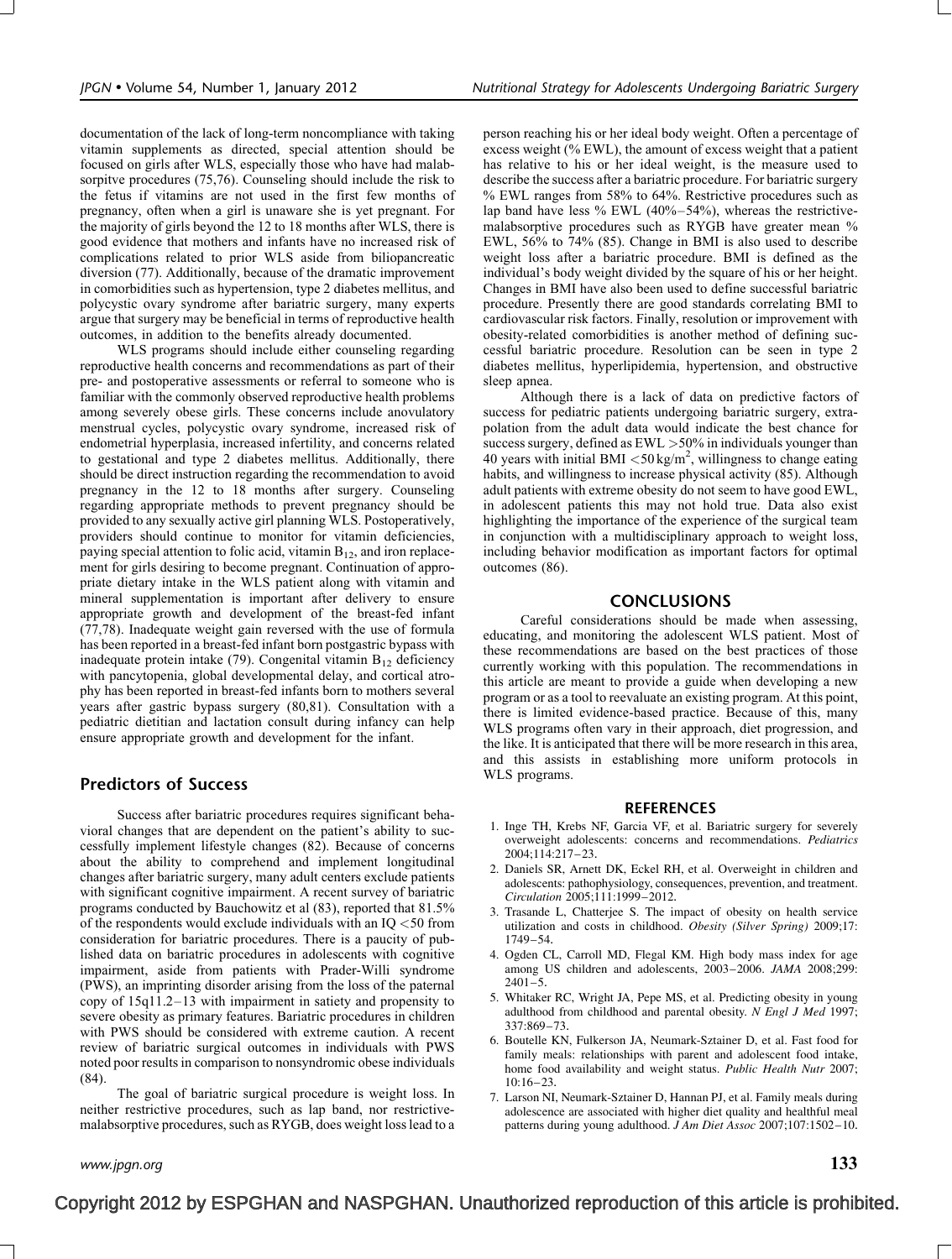- <span id="page-9-0"></span>8. Caballero B, Clay T, Davis SM, et al. Pathways: a school-based, randomized controlled trial for the prevention of obesity in American Indian schoolchildren. Am J Clin Nutr 2003;78:1030–8.
- 9. Kumanyika SK, Story M, Beech BM, et al. Collaborative planning for formative assessment and cultural appropriateness in the Girls Health Enrichment Multi-site Studies (GEMS): a retrospection. Ethn Dis 2003;13:S15–29.
- 10. Wadden TA, Stunkard AJ, Rich L, et al. Obesity in black adolescent girls: a controlled clinical trial of treatment by diet, behavior modification, and parental support. Pediatrics 1990;85:345–52.
- 11. Baumrind D. Patterns of parental authority and adolescent autonomy. New Dir Child Adolesc Dev 2005;(108):61–9.
- 12. Wing RR, Phelan S. Long-term weight loss maintenance. Am J Clin Nutr 2005;82:222S–5S.
- 13. Aills L, Blankenship J, Buffington C, et al. ASMBS Allied Health Nutritional Guidelines for the surgical weight loss patient. Surg Obes Relat Dis 2008;4:S73–108.
- 14. US Department of Agriculture, National Agricultural Library. Dietary guidance. DRI tables. http://fnic.nal.usda.gov/nal\_display/index.php?  $info\_center=4\&tax\_level=3\&tax\_subject=256\&topic\_id=1342\&level$  $3_id=5140$ . Accessed November 29, 2011.
- 15. Mechanick JI, Kushner RF, Sugerman HJ, et al. American Association of Clinical Endocrinologists, The Obesity Society, and American Society for Metabolic & Bariatric Surgery medical guidelines for clinical practice for the perioperative nutritional, metabolic, and nonsurgical support of the bariatric surgery patient. Obesity (Silver Spring) 2009;17(suppl 1):S1–70.
- 16. Parkes E. Nutritional management of patients after bariatric surgery. Am J Med Sci 2006;331:207–13.
- 17. Faintuch J, Matsuda M, Cruz ME, et al. Severe protein-calorie malnutrition after bariatric procedures. Obes Surg 2004;14:175–81.
- 18. Brolin RE. Weight gain after short- and long-limb gastric bypass in patients followed for longer than 10 years. Ann Surg 2007;246:163–4. author reply 4.
- 19. Giusti V, Suter M, Heraief E, et al. Effects of laparoscopic gastric banding on body composition, metabolic profile and nutritional status of obese women: 12-months follow-up. Obes Surg 2004;14: 239–45.
- 20. Strauss BJ, Marks SJ, Growcott JP, et al. Body composition changes following laparoscopic gastric banding for morbid obesity. Acta Diabetol 2003;40(suppl 1):S266–9.
- 21. Marcason W. What are the dietary guidelines following bariatric surgery? J Am Diet Assoc 2004;104:487–8.
- 22. Stocker DJ. Management of the bariatric surgery patient. Endocrinol Metab Clin North Am 2003;32:437–57.
- 23. Yeager SSL, Still CD. Multivitamins: What Are We Really Prescribing to Our Gastric Bypass Patients. New Orleans: NAASO; 2007.
- 24. Butterworth RF, Heroux M. Effect of pyrithiamine treatment and subsequent thiamine rehabilitation on regional cerebral amino acids and thiamine-dependent enzymes. J Neurochem 1989;52:1079– 84.
- 25. Ziporin ZZ, Nunes WT, Powell RC, et al. Thiamine requirement in the adult human as measured by urinary excretion of thiamine metabolites. J Nutr 1965;85:297–304.
- 26. Mahan LK, Escott-Stump S. Vitamins. In: Krause's Food, Nutrition, and Diet Therapy. Philadelphia: Saunders; 2004;93–5.
- 27. Patrini C, Griziotti A, Ricciardi L. Obese individuals as thiamin storers. Int J Obes Relat Metab Disord 2004;28:920–4.
- 28. Ben Ghorbel I, Veit V, Schleinitz N, et al. Acute neuromyocarditis secondary to diet-induced beriberi. Rev Med Intern 2000;21:989–92.
- 29. Malone M. Recommended nutritional supplements for bariatric surgery patients. Ann Pharmacother 2008;42:1851–8.
- 30. MacLean LD, Rhode BM, Shizgal HM. Nutrition following gastric operations for morbid obesity. Ann Surg 1983;198:347–55.
- 31. Chang CG, Adams-Huet B, Provost DA. Acute post-gastric reduction surgery (APGARS) neuropathy. Obes Surg 2004;14:182-9.
- 32. Towbin A, Inge TH, Garcia VF, et al. Beriberi after gastric bypass surgery in adolescence. *J Pediatr* 2004;145:263-7.
- 33. Trumbo P, Schlicker S, Yates AA, et al. Dietary reference intakes for energy, carbohydrate, fiber, fat, fatty acids, cholesterol, protein and amino acids. J Am Diet Assoc 2002;102:1621–30.
- 34. Food and Nutrition Board, Institute of Medicine. DRI Dietary Reference Intake for Thiamin, Riboflavin, Niacin, Vitamin  $B_6$ , Folate, Vitamin  $B_{12}$ , Biotin, and Choline. Washington DC: National Academy Press; 1998:58–86.
- 35. Turkki PR, Ingerman L, Schroeder LA, et al. Thiamin and vitamin B6 intakes and erythrocyte transketolase and aminotransferase activities in morbidly obese females before and after gastroplasty. J Am Coll Nutr 1992;11:272–82.
- 36. Updegraff TA, Neufeld NJ. Protein, iron, and folate status of patients prior to and following surgery for morbid obesity. J Am Diet Assoc 1981;78:135–40.
- 37. Borson-Chazot F, Harthe C, Teboul F, et al. Occurrence of hyperhomocysteinemia 1 year after gastroplasty for severe obesity. J Clin Endocrinol Metab 1999;84:541–5.
- 38. Shikora SA, Kim JJ, Tarnoff ME. Nutrition and gastrointestinal complications of bariatric surgery. Nutr Clin Pract 2007;22:29–40.
- 39. Halverson JD. Micronutrient deficiencies after gastric bypass for morbid obesity. Am Surg 1986;52:594–8.
- 40. Doscherholmen A, Swaim WR. Impaired assimilation of egg Co 57 vitamin B 12 in patients with hypochlorhydria and achlorhydria and after gastric resection. Gastroenterology 1973;64:913–9.
- 41. Robinson PD, Hogler W, Craig ME, et al. The re-emerging burden of rickets: a decade of experience from Sydney. Arch Dis Child 2006;91:564–8.
- 42. Ward LM. Vitamin D deficiency in the 21st century: a persistent problem among Canadian infants and mothers. CMAJ 2005;172:769–70.
- 43. Looker AC, Pfeiffer CM, Lacher DA, et al. Serum 25-hydroxyvitamin D status of the US population: 1988–1994 compared with 2000-2004. Am J Clin Nutr 2008;88:1519–27.
- 44. Goldner WS, O'Dorisio TM, Dillon JS, et al. Severe metabolic bone disease as a long-term complication of obesity surgery. Obes Surg 2002;12:685–92.
- 45. Institute of Medicine. Dietary Reference Intakes for Calcium and Vitamin D Dietary Reference Intakes for Calcium and Vitamin D. Washington, DC: Institute of Medicine; 2010.
- 46. Misra M, Pacaud D, Petryk A, et al. Vitamin D deficiency in children and its management: review of current knowledge and recommendations. Pediatrics 2008;122:398–417.
- 47. Yip R, Binkin NJ, Fleshood L, et al. Declining prevalence of anemia among low-income children in the United States. JAMA 1987;258: 1619–23.
- 48. Sherry B, Bister D, Yip R. Continuation of decline in prevalence of anemia in low-income children: the Vermont experience. Arch Pediatr Adolesc Med 1997;151:928–30.
- 49. Brotanek JM, Gosz J, Weitzman M, et al. Iron deficiency in early childhood in the United States: risk factors and racial/ethnic disparities. Pediatrics 2007;120:568–75.
- 50. Tussing-Humphreys LM, Liang H, Nemeth E, et al. Excess adiposity, inflammation, and iron-deficiency in female adolescents. J Am Diet Assoc 2009;109:297–302.
- 51. Decker GA, Swain JM, Crowell MD, et al. Gastrointestinal and nutritional complications after bariatric surgery. Am J Gastroenterol 2007;102:2571–81.
- 52. Smith CD, Herkes SB, Behrns KE, et al. Gastric acid secretion and vitamin B12 absorption after vertical Roux-en-Y gastric bypass for morbid obesity. Ann Surg 1993;218:91–6.
- 53. Avinoah E, Ovnat A, Charuzi I. Nutritional status seven years after Roux-en-Y gastric bypass surgery. Surgery 1992;111:137–42.
- 54. Rhode BM, Shustik C, Christou NV, et al. Iron absorption and therapy after gastric bypass. Obes Surg 1999;9:17–21.
- 55. Slater GH, Ren CJ, Siegel N, et al. Serum fat-soluble vitamin deficiency and abnormal calcium metabolism after malabsorptive bariatric surgery. J Gastrointest Surg 2004;8:48–55.
- 56. Dolan K, Hatzifotis M, Newbury L, et al. A clinical and nutritional comparison of biliopancreatic diversion with and without duodenal switch. Ann Surg 2004;240:51–6.
- 57. FDA Drug Safety Communication: low magnesium levels can be associated with long-term use of proton pump inhibitor drugs (PPIs). http://www.fda.gov/Drugs/DrugSafety/ucm245011.htm. Accessed November 29, 2011.
- 58. Kumar N, Ahlskog JE, Gross JB Jr. Acquired hypocupremia after gastric surgery. Clin Gastroenterol Hepatol 2004;2:1074–9.

 $134$  www.jpgn.org www.jpgn.org www.jpgn.org www.jpgn.org  $\,$